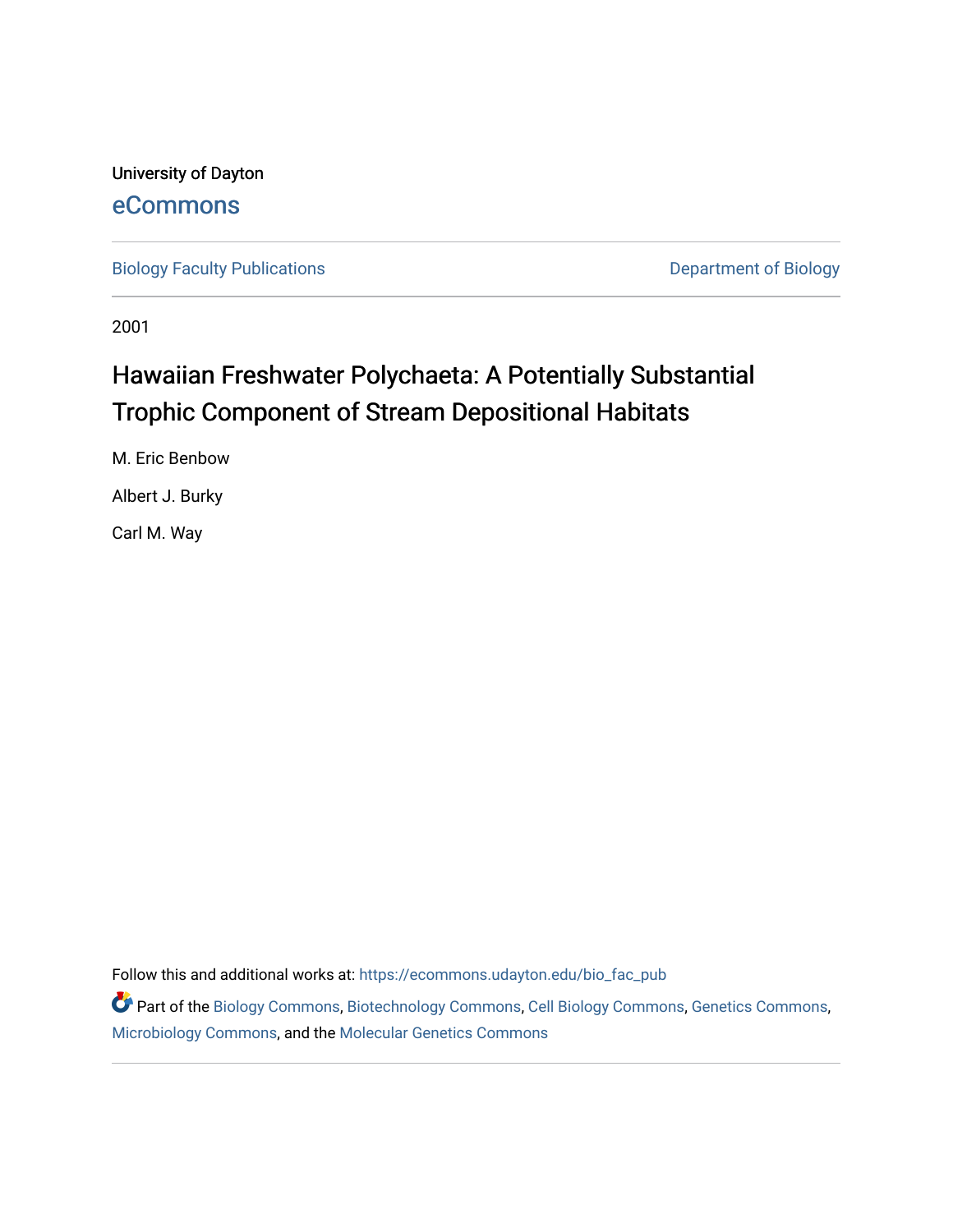*Micronesica* 34(1) : 35–46, 2001

## **Hawaiian Freshwater Polychaeta: a Potentially Substantial Trophic Component of Stream Depositional Habitats**

M. ERIC BENBOW, ALBERT J. BURKY

*Department of Biology, University of Dayton, 300 College Park, Dayton, OH 45469-2320*

and

## CARL M. WAY

*Barry Vittor and Associates, Inc., 8060 Cottage Hill Rd., Mobile, AL 36695*

**Abstract**—In this paper we report the widespread occurrence of large annelids (Polychaeta: Nereididae) in Hawaiian stream depositional habitats, drawing attention to the lack of knowledge of Hawaiian stream energetics. Specimens of *Namalycastis* sp. were collected from five Hawaiian Islands from May–July 1995 and from the island of Maui from July–December 1999 and April–July 2000. Most specimens collected were *N*. *hawaiiensis,* while two specimens of *N*. *abiuma* were collected from a single site on the island of Molokai. Specimens were collected from elevations ranging from 3–240 m; several collections were from sites above at least one major (> 15 m high) waterfall. Habitats were characterized by slow-moving or stagnant water, water temperatures ranging from < 18–29 C, mixed gravel and sand substrates with organic detritus. Specimens were found among roots of vegetation along stream edges, in small lava pockets, buried in loose gravel, and in depressions between, under, and inside porous rocks. Body lengths of preserved specimens ranged from  $\sim$  9 to 150 mm among islands and streams between years and seasons. Polychaetes were usually abundant in these habitats indicating a nearly ubiquitous distribution of *Namalycastis,* and suggesting ecological importance for stream benthic trophic dynamics throughout the Hawaiian archipelago.

## **Introduction**

Of 85 families in the class Polychaeta, only 10 have representatives in brackish and freshwater habitats (Klemm 1985). There are more than 6,000 identified species in this class, with  $\lt 2\%$  classified as euryhaline or freshwater (Ushakov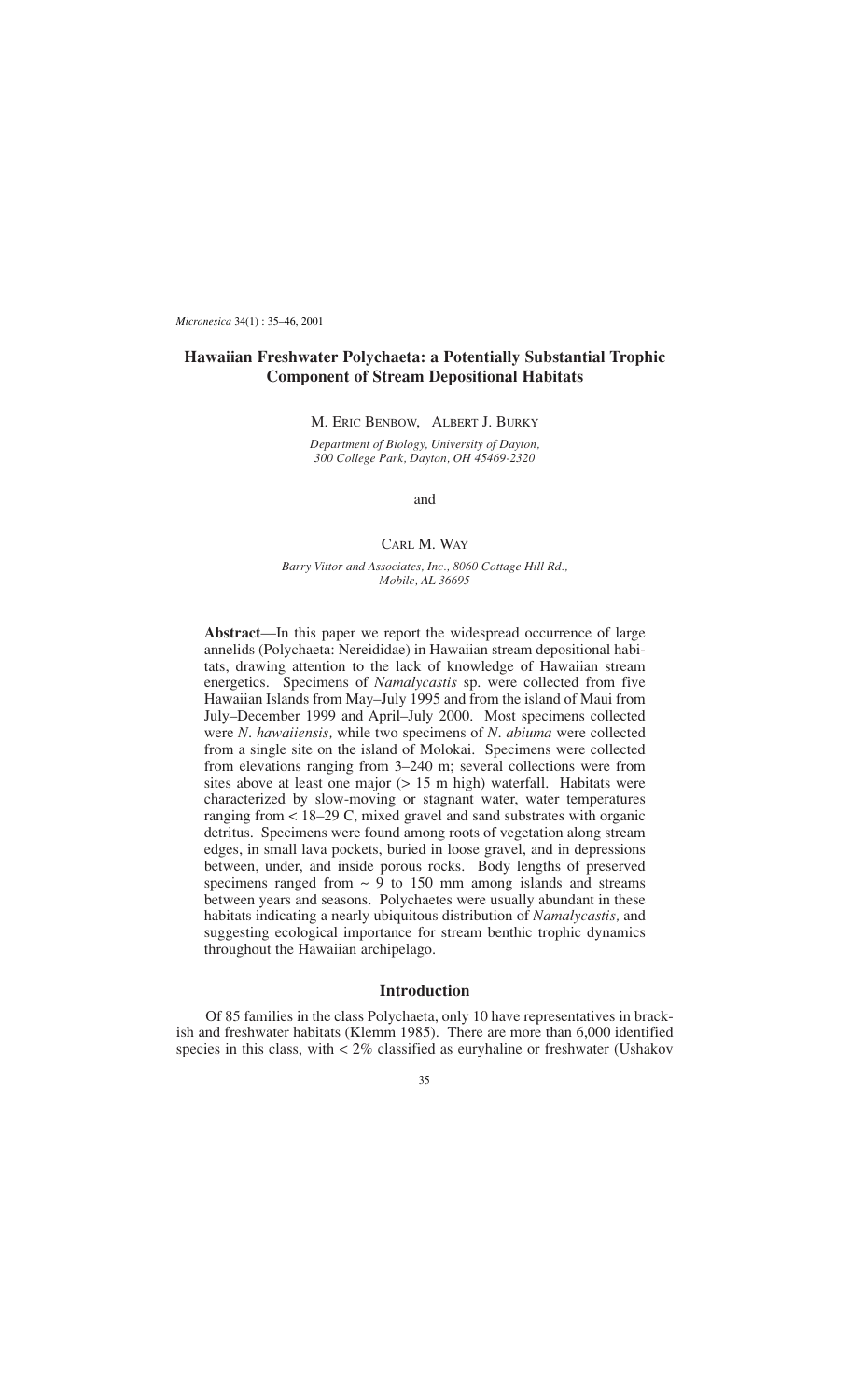1972) and < 50 species restricted to freshwaters (Pennak 1989). Most freshwater or euryhaline representatives are within the Nereididae (Ushakov 1972, Klemm 1985), which is predominantly a marine family (Hartman 1959b). However, there are other families containing euryhaline and freshwater species (i.e., Sabellidae, Serpulidae, and Ampharetidae, see Klemm 1985). Over half of the 50 euryhaline and freshwater species of Nereididae are located in the tropical and subtropical western Pacific region (Johnson 1903, Hartman 1938, Ryan 1980), while only 10 species are found in North America. Freshwater and euryhaline Polychaeta have been reported from North America, including Alaska (Holmquist 1967), California (Johnson 1903, Hartman 1938), Georgia (Rasmussen 1994), the Great Lakes (Krecker 1939, Rolan 1974), New York (Spencer 1976), caves of Mexico (Solis-Weiss & Espinasa 1991), the Philippines (Berkeley & Berkeley 1964), Canada (Mackie & Qadri 1971), in addition to Papua New Guinea and Fiji (Glasby et al. 1990), New Zealand (Estcourt 1967a, Estcourt 1967b, Winterbourn 1969), the Amazon (Correa 1948), Japan (Izuka 1908, Takahasi 1933), China (Chamberlin 1924), India (Singh et al. 1988), and Hawai'i (Johnson 1903, Glasby et al. 1998). Most freshwater or brackish polychaete habitats were once geographically connected or are presently connected to the ocean (Hartman 1959b). In addition, almost all specimens have been collected within  $\sim$  32 km of the ocean (Pennak 1989), supporting a theory of recent evolution into freshwater (Hartman 1959b).

Johnson (1903) was the first to document the occurrence of freshwater polychaetes in Hawai'i, but that study only reported taxonomic descriptions of two specimens collected from a single spring near Honolulu. *Namalycastis hawaiiensis* can be found in both freshwater and brackish habitats, but most of the Hawaiian representatives have been collected in freshwater (Glasby et al. 1998). There are no other published studies specifically addressing freshwater polychaetes in Hawai'i except a recent species documentation by Glasby et al. (1998). Other literature on Hawaiian freshwater polychaetes reference Johnson's (1903) report (Hartman 1938, Correa 1948, Hartman 1959b, Hartman 1959a, Klemm 1985, Pennak 1989, Solis-Weiss & Espinasa 1991).

In this paper, we give qualitative observations of the occurrence, size ranges, and habitat of Hawaiian freshwater polychaetes, that were otherwise undocumented in polychaete literature. Our findings suggest that Hawaiian freshwater Polychaeta are found in patchy, depositional habitats that have never received research attention in Hawaiian streams. The presence of large annelids in these habitats suggests that the depositional areas of Hawaiian streams may contribute more to the food web than decomposition alone. There have been few Hawaiian stream studies addressing anything beyond the endemic gobies, shrimp, freshwater limpets, and insects (particularly only the Odonata). An understanding of Hawaiian stream energetics is completely lacking. We hope that this paper will draw attention to the occurrence of freshwater Polychaeta in Hawai'i, the heretofore ignored depositional habitats of these streams, and to the lack of knowledge concerning endemic and non-endemic freshwater invertebrate assemblages.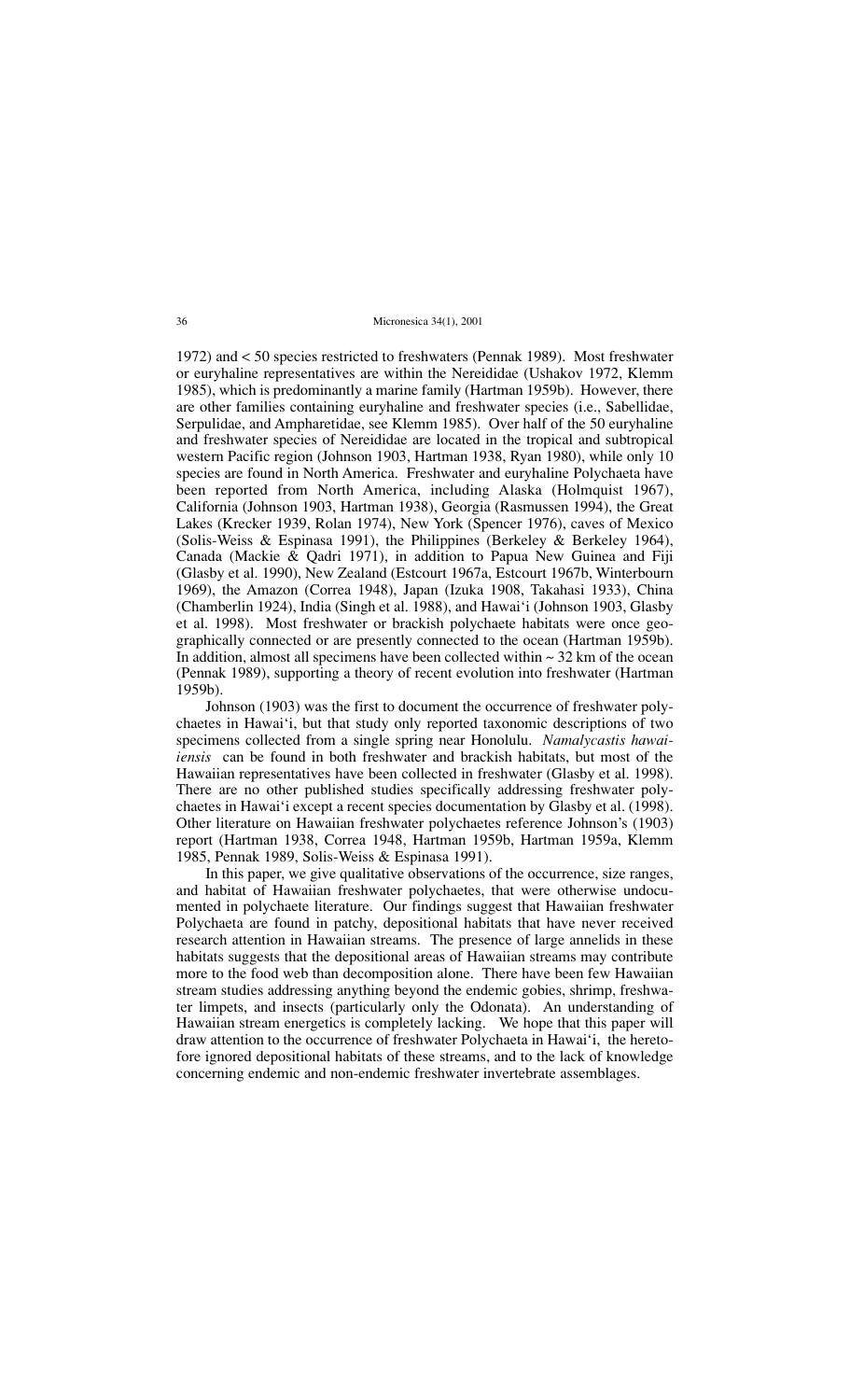## **Methods**

## HABITAT AND SITE SELECTION

The chance capture of a single polychaete worm from a Makamaka-'ole Stream drift sample (21 December 1993), taken at an elevation > 200 m above several waterfalls, prompted a qualitative investigation into the occurrence and habitat of these organisms. This was the only polychaete caught during hundreds of stream drift samples (some drift sample sequences represented 24 h protocols  $\sim$  6 h apart) in 15 streams on three of the major Hawaiian Islands (Hawai'i, Maui, Moloka'i) over six years. The drift samples were collected under median baseflow conditions; not during flood events. In 1994, initial collection attempts to find polychaetes on Maui were unsuccessful; however, over several months during the summers of 1994 and 1995 on Maui, the sampling procedure was refined and optimal polychaete habitat was identified and characterized (see *Results and Discussion* below for habitat parameters) so that numerous specimens were collected in 1995. Based on these preliminary investigations, typical polychaete



Figure 1. Map of freshwater Polychaeta sampling locations on the five major Hawaiian Islands. Coordinates of sampling locations are given in Table 1. \*Specimens are *Namalycastis abiuma.* Representative specimens from other streams were identified as *N. hawaiiensis*; see Glasby et al. (1998).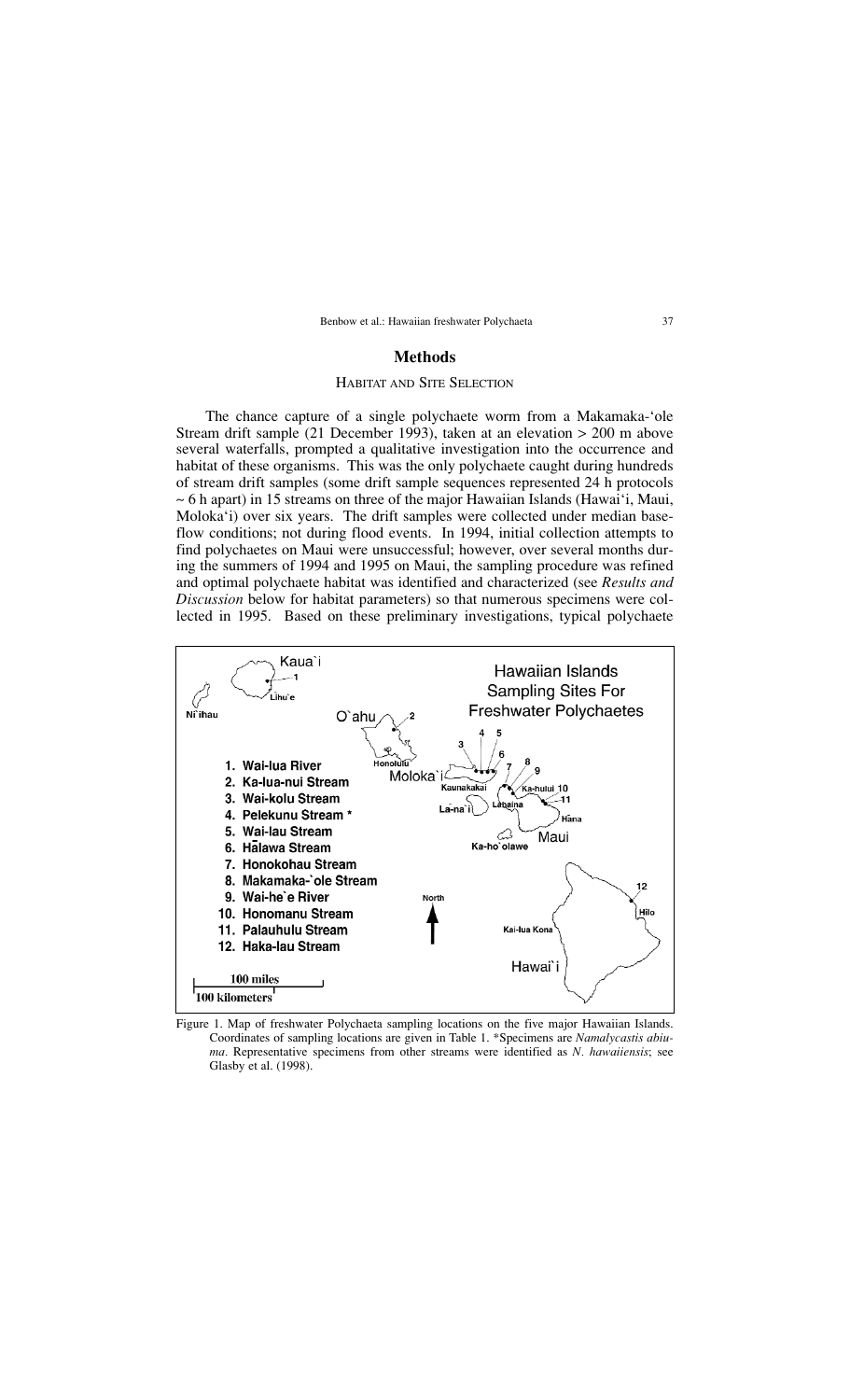| Island | Stream/River                                                                                 | U.S.G.S. Map<br>Quadrangle |                         | Location                                  |                                     | Elevation<br>$\frac{m}{\epsilon}$          | Worms<br>Ż.                             | (depositional channel edges or<br>pool/'backwater' areas)<br>Habitat Description                                             |
|--------|----------------------------------------------------------------------------------------------|----------------------------|-------------------------|-------------------------------------------|-------------------------------------|--------------------------------------------|-----------------------------------------|------------------------------------------------------------------------------------------------------------------------------|
| Kaua'i | Wai-lua Ka-pa'a                                                                              |                            | 22°02.29 N, 159°22.71 W | 67                                        |                                     |                                            |                                         | ~30 m upstream of Wai-lua Falls in small lava                                                                                |
| O'ahu  | Ka-lua-nui                                                                                   |                            |                         | Hau'ula 21°34.86 N, 157°55.00 W           | 103                                 | $\circ$                                    |                                         | $\sim$ 100 m downstream of plunge pool for Sacred<br>pockets with decaying detritus at channel edges                         |
|        | Moloka'i Wai-kolu Moloka'i East                                                              |                            |                         | 21°10.37 N, 156°55.93 W                   | $9-10$                              | Falls along channel edges<br>$\mathcal{L}$ |                                         | along channel edge or under large, loose rocks                                                                               |
|        |                                                                                              |                            |                         |                                           |                                     |                                            |                                         | in slow flow with sand, gravel and organic                                                                                   |
|        |                                                                                              | Moloka'i East              |                         | 21°08.97 N, 156°55.23 W                   | detritus                            | 240                                        | 36                                      | coarse sand around submerged roots and                                                                                       |
|        | Pelekunu <sup>*</sup>                                                                        |                            | Moloka'i East           |                                           | 21°08.89 N, 156°52.87 W<br>detritus |                                            | $8 - 9$                                 | see description for Wai-kolu Stream<br>2                                                                                     |
|        | Wai-lau                                                                                      | Moloka'i East              |                         | 21°09.87 N, 156°49.93 W                   |                                     | $\tilde{5}$                                |                                         | see description for Wai-kolu Stream                                                                                          |
|        | Halawa                                                                                       | Moloka'i East              |                         | 21°09.52 N, 156°44.94 W                   |                                     | $10 - 15$                                  |                                         | see description for Wai-kolu Stream                                                                                          |
| Maui   | Honokohau <sup>^</sup>                                                                       | Na-pili                    |                         | 21°01.44 N, 156°36.69 W 3-4               |                                     | $\overline{15}$                            |                                         | lower elevation: see description for Wai-kolu                                                                                |
|        |                                                                                              |                            |                         |                                           |                                     |                                            |                                         | Stream, ~30 m upstream of mouth (no canopy)                                                                                  |
|        | Honomanu                                                                                     |                            |                         | Honolua 20°51.62 N, 156°10.18 W 3-4       |                                     |                                            | $\overline{2}$                          | see description for Wai-kolu Stream                                                                                          |
|        |                                                                                              | Makamaka-'ole^             | Ka-haku-loa             |                                           | 20°57.63 N, 156°32.30 W             |                                            | 226                                     | above several waterfalls in pools with<br>102                                                                                |
| woody  |                                                                                              |                            |                         |                                           |                                     |                                            |                                         |                                                                                                                              |
|        |                                                                                              |                            |                         |                                           |                                     |                                            | detritus, much canopy, and mixed gravel |                                                                                                                              |
|        | Wai-he'                                                                                      | న                          |                         | Wai-luku20°57.07 N, 156°30.80 W           |                                     | $\sigma$                                   | $\circ$                                 | $\sim$ 150 m upstream from mouth (no canopy),                                                                                |
|        |                                                                                              |                            |                         |                                           |                                     |                                            | much leaf and wood detritus and sand    |                                                                                                                              |
|        |                                                                                              |                            |                         | Palauhulu Ke-'anae20°51.54 N, 156°08.94 W | 45                                  |                                            |                                         | above several waterfalls in a large pool with                                                                                |
|        |                                                                                              |                            |                         |                                           |                                     |                                            |                                         | leafy detritus in sand under a bank overhang                                                                                 |
|        | Hawai'i Haka-lau Papa'a-loa                                                                  |                            |                         | 19°54.06 N, 155°08.08 W                   | $3 - 4$                             | $\approx$                                  |                                         | see description for Wai-kolu                                                                                                 |
|        |                                                                                              |                            |                         |                                           |                                     |                                            |                                         | Stream, along rooted vegetation of instream                                                                                  |
|        |                                                                                              |                            |                         |                                           |                                     | island and channel edges                   |                                         |                                                                                                                              |
|        |                                                                                              |                            |                         |                                           |                                     |                                            |                                         |                                                                                                                              |
|        |                                                                                              |                            |                         |                                           |                                     |                                            |                                         | *Specimens are Namalycastis abiuma. Representative specimens from other streams are N. hawaiiensis (see Glasby et al. 1998). |
|        | These stream sites also include collections made from June–December 1999 and April–July 2000 |                            |                         |                                           |                                     |                                            |                                         |                                                                                                                              |

Table 1. Polychaete collection sites on the major Hawaiian Islands. Location, number of worms collected and habitat notes<sup>o</sup>. Table 1. Polychaete collection sites on the major Hawaiian Islands. Location, number of worms collected and habitat notes^.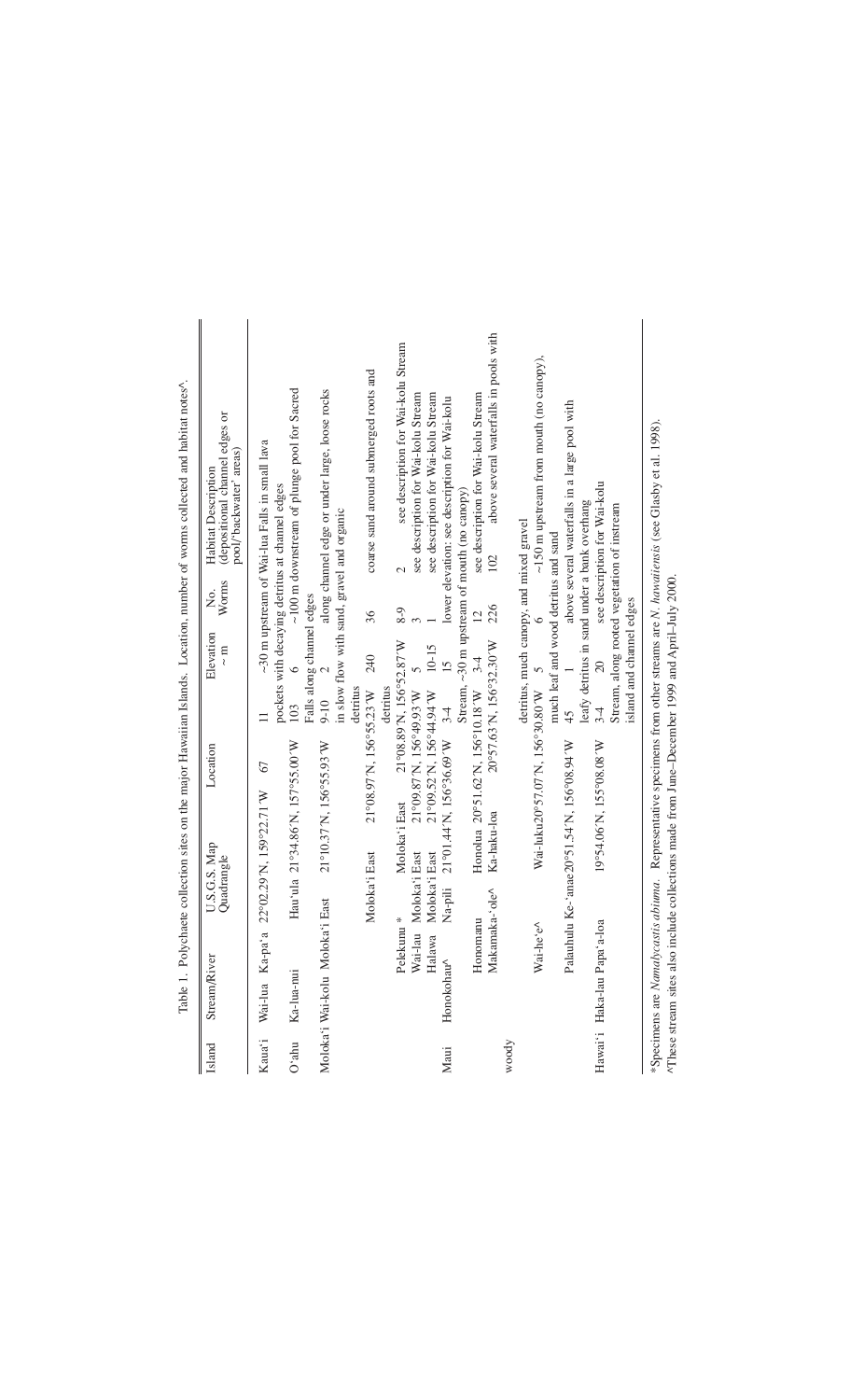habitat was qualitatively sampled in streams on the island of Maui over the 1995 summer. In a concentrated effort to determine inter-island distribution, we made one or two day sampling trips to streams on the other four, main islands in July 1995. During these trips, streams were selected for logistical ease and identifiable polychaete habitat at elevations near sea-level and above major waterfalls. The streams sampled during these trips are given in Table 1 and Figure 1. Practical and financial limitations did not permit us to do a more comprehensive survey of additional streams on islands other than Maui.

Collection dates in 1995 for each site are as follows (island name is given first followed by respective streams and date): Kaua'i, Wai-lua River (25 July); O'ahu, Ka-lua-nui Stream (26 July); Moloka'i, Wai-kolu Stream upper elevation (23 May and 14 June), Wai-kolu Stream lower elevation, Pelekunu Stream, and Wai-lau Stream (all three 19 July), Halawa Stream (18 July); Maui, Honokohau Stream (24 July), Makamaka-'ole Stream (29 May), Wai-he'e River (26 June), Palauhulu Stream (10 July); Hawai'i, Haka-lau Stream (22 July). Additonal sampling on Maui occurred from June–December 1999 and April–July 2000 in Waihe'e River, Honokohau Stream, Honomanu Stream, and Makamaka-'ole Stream.

## SPECIMEN COLLECTION AND BODY LENGTH MEASUREMENTS

Polychaetes were collected using two methods. Initially, a standard wash bucket with a 0.5 mm mesh screen bottom was used to sift through bottom substrates excluding large rocks. The bucket was used to scoop up substrate, which was allowed to settle, and larger rocks were rinsed with stream water and removed until only pebbles or sand remained. The remaining material was hand swirled and polychaetes were carefully removed and placed into containers with stream water until preservation. This process proved to be cumbersome and limited the substrate types that could be sampled. Furthermore, if the bucket was left standing for a few minutes to allow for increased water clarity, it was noted that any disclosed worms would quickly burrow back into the substrate. The bucket was not used in later collections.

Most collections were made by carefully digging and disrupting the benthic substrate by hand. This allowed collections to be made underneath large rocks, between roots of macrophytes in soft substrates, and in small pockets between large boulders. At deeper sites  $(≥ 1 m)$ , it was necessary to snorkel for collections. Any worms dislodged during the disturbance were collected. Few, if any, worms were lost downstream because of low water velocities in these habitats. Hand collections proved to be the most effective and efficient means of polychaete collection. Logistical and practical problems prevented using a net (e.g. Surber sampler) for collections. For both collection methods in 1995, polychaetes were placed in 3–4% neutral formalin before leaving the stream, or photographed live and then preserved. In 1999 and 2000 some specimens were perserved in 3–4% formalin or 70% isopropyl alcohol while in the field, while others were kept live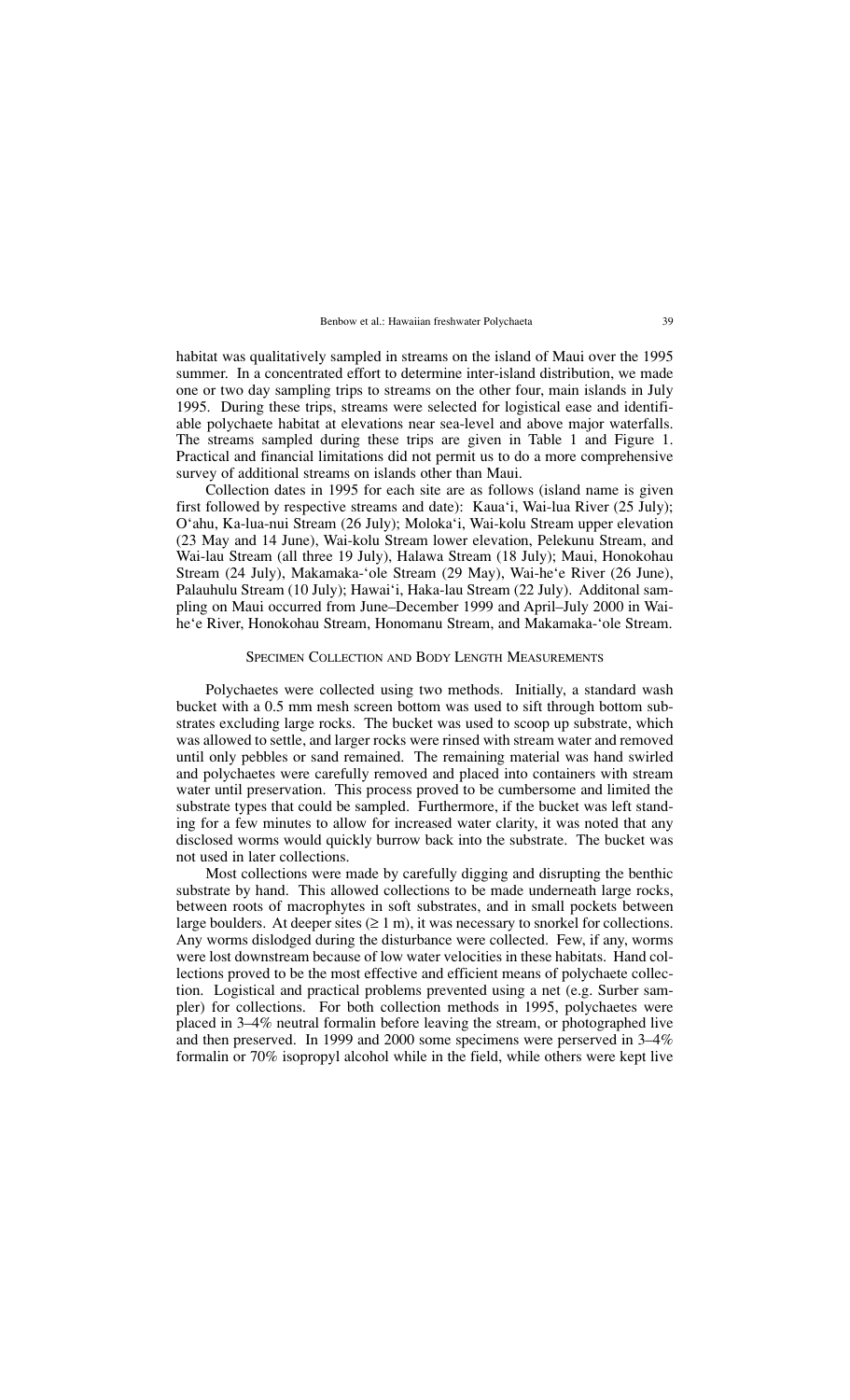in small bowls at room temperature for preliminary rearing experiments. At all sites, observational notes on habitat included the following: substrate and vegetation structure, water flow and clarity, canopy, amount and type of detrital material (odor of reducing conditions, relative abundance of leafy and woody debris, etc.), and weather conditions on the collection day. Water temperature was measured at some sites.

Polychaete body length measurements were made on 63 preserved whole specimens. Many times during field collections only pieces of worms were collected and preserved. These partial specimens were only counted if there was a head. Also, several specimens were shipped to experts for identification before body length measurements were made. Thus, size range data do not represent all specimens collected. The data presented in Table 2 are meant to give conservative body size distributions among islands, streams, and season.

Representatives voucher specimens (vouchers HAW 1–HAW 13) were deposited at Barry A. Vittor and Associates, 8060 Cottage Hill Rd., Mobile, AL.

## **Results and Discussion**

## DISTRIBUTION, HABITAT, AND ABUNDANCE

Stream sampling sites are given in Figure 1. Only one stream was sampled from the islands of Hawai'i, Kaua'i, and O'ahu, and the lower elevation sites on Moloka'i were all sampled on the same day. Sampling trips were short to enable rapid determination of polychaete distribution across islands. Therefore, the sampling sites do not reflect a complete survey of every accessible stream. More extensive sampling occurred from streams on Maui and the upper elevation Moloka'i sites. Sampling site location, numbers of specimens, and habitat are given in Table 1.

Two species were identified and described by Glasby et al. (1998). Most specimens collected were *Namalycastis hawaiiensis*, exceptions being two specimens of *N*. *abiuma* from Pelekunu Stream (Table 1, Fig. 1). The absence of *N*. *abiuma* from other sites may be attributed to insufficient sampling effort and time in the more undisturbed streams of Moloka'i. The perinneal streams of Moloka'i that were sampled are relatively free of agricultural run-off and other anthropogenic disturbance, which may preclude the habitat requirements necessary for *N*. *abiuma* from the other Island streams that recieve relatively more disturbance (through diversions, development, agriculture, etc.). The immediate, benthic habitat of each species did not apper to be different, and there is no direct evidence (e.g., gut contents; see below) to show competitive exclusion. A clear explanation for the absence of *N*. *abiuma* in most of the sampling locations remains unknown.

Recent collections of *N*. *hawaiiensis* (i.e., July–December 1999 and April–August 2000) have been made on Maui with > 100 specimens taken from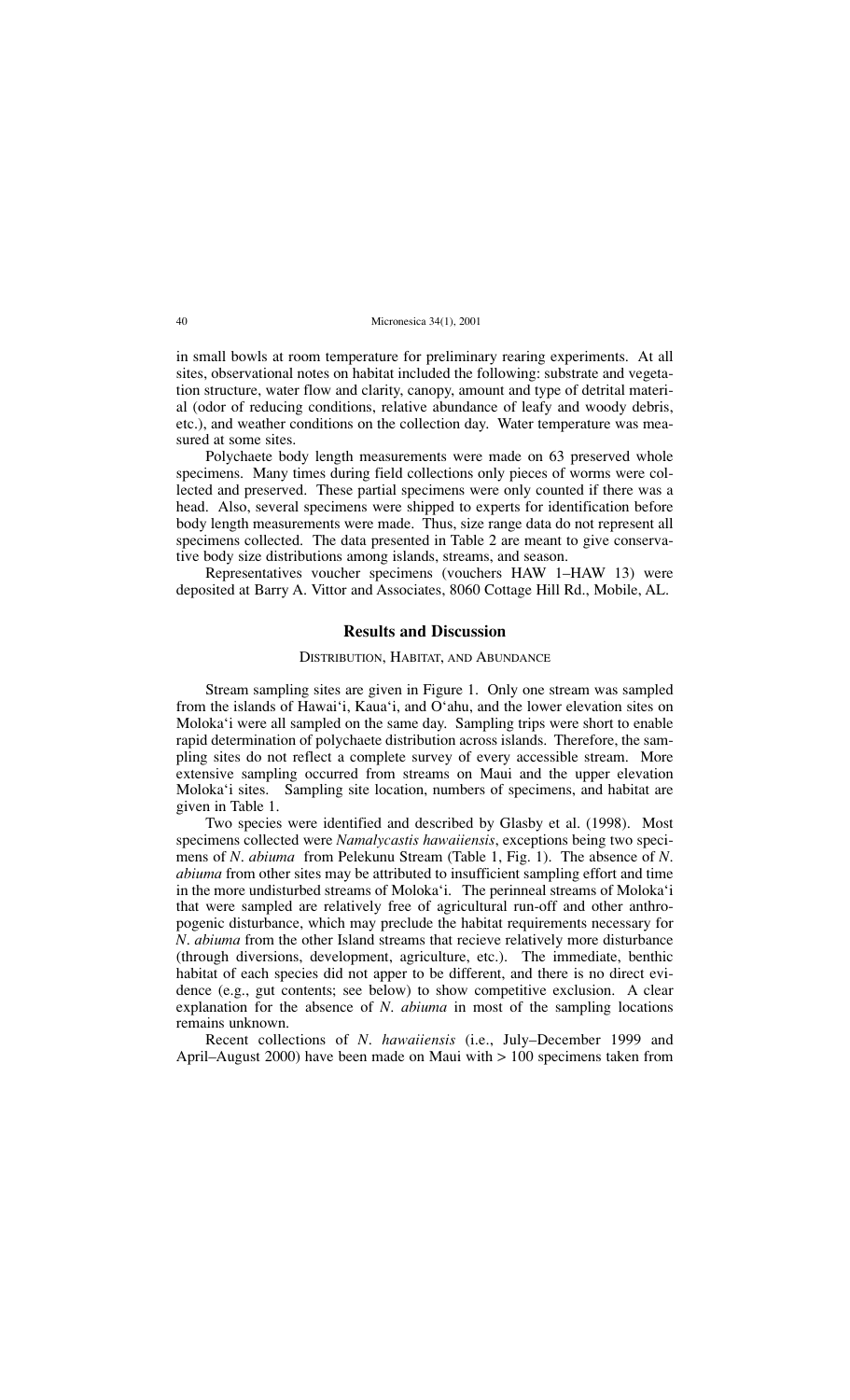Makamaka-'ole (from the upper elvation and near the mouth at  $\sim 10-15$ m elevation) and Honokohau (near mouth elevation at  $\sim$  2–3 m) Streams (Table 1). The total number of freshwater polychaete specimens from all sampling dates is  $\sim$ 200, with almost half collected from  $\sim$  50 m reach of Makamaka-'ole Stream (upper elevation) on Maui. Thus, although only one specimen was captured in a single drift sample, the populations appear to be extensive. This is probably due to the benthic habitat of these annelids. On every sampling occasion, worms were observed to quickly swim down to the substrate and re-burrow during and after the sampling disturbance, therefore, suggesting that the populations remain within the sand and gravel substrates with infrequent visits the surface.

Sites ranged from 3–240 m elevation, and two collections were above at least one large waterfall (ranging from 15–25 m high). Most polychaete habitats were found in steep, mountain streams that are frequently and unpredictably scoured by flash floods. This is in contrast to lentic-type aquatic habitats (i.e,. marshes and mangroves) where most freshwater and euryhaline polychaetes have been documented (Hiltunen 1965, Holmquist 1967, Pennak 1989). Relatively undisturbed (i.e., no diversions) Hawaiian streams are stair-step sequences of cascades and waterfalls, depositional pools, riffles and run habitats. Polychaetes within these large scale lotic systems were generally found in depositional pools or slow flow areas near the banks (i.e., in substrate associated with slow water flow or completely stagnant water). An exception was the site in Haka-lau Stream, on Hawaii, where water flow was more typical of a run or riffle habitat. Water temperatures ranged from < 18 C–29 C, substrate consisted of mixed gravel and sand, and water clarity was good (meaning the bottom substrate could be seen from the surface) at most sites. The exception was Halawa Stream on Moloka'i, where the bottom could not be seen. Depths ranged from  $< 0.1$  to  $> 1$  m, with most collections in substrates from 0.3–0.5 m.

Specimens were also found among roots of vegetation along stream edges, in small lava pockets, buried in loose gravel and in depressions between, under, and inside porous rocks. All habitats were associated with fine organic detritus or decaying twigs and leaves. Many specimens were collected under large rocks that were loosely set in mixed gravel or sand, but never in compact mud or silt. When polychaetes were found along stream edges, the substrata were organic-loaded sand or silt held by roots. Substrata with organic debris were dominated by, or had evidence of, reducing conditions as indicated by the presence of black organic decay and odour (e.g., anoxic conditions). This may determine food resources and polychaete abundance and persistence in these habitats. In habitats containing organic detritus, specimens were generally collected in large numbers, indicating a habitat distribution pattern associated with the patchy nature of organic matter. Conditions of anoxia are known to be associated with *Namalycastis abiuma* habitat (Rasmussen 1994) and are probably not uncommon for most euryhaline and freshwater Polychaeta. Slow water flow in habitats with detrital material are common for other freshwater and euryhaline Polychaeta of estuaries and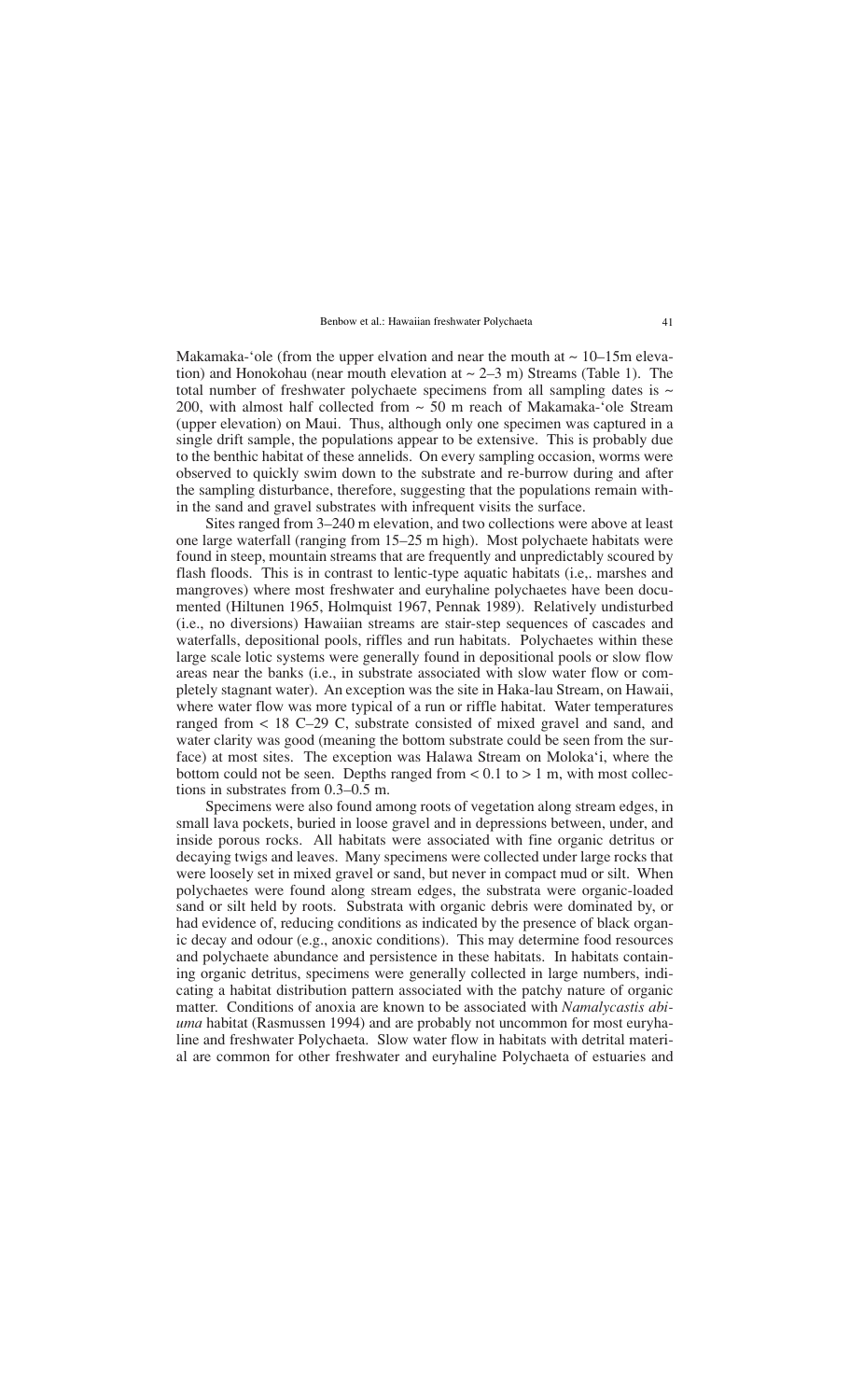bays (Izuka 1908, Estcourt 1967b, Estcourt 1967a, Solis-Weiss & Espinasa 1991, Rasmussen 1994), and many populations are reported from lake (i.e., lentic) benthos (Hiltunen 1965, Holmquist 1967, Pennak 1989).

## BODY SIZES AND ECOLOGY

Collected polychaetes ranged from  $\sim$  9 to 150 mm in total body length with translucent to opaque bodies having an obvious dorsal blood sinus running the length of the body. The sizes were within the range of those reported by Johnson (1903); however, this is the first report of multiple body length measurements from specimens collected from each Hawaiian Island during different seasons between years. These data are conservative, as the measured number of individuals only represent  $\sim 20\%$  of all worms collected. In addition, we probably missed many smaller  $(< 10 \text{ mm})$  individuals using the hand collecting technique. Thus, these body length ranges probably do not represent the smallest individuals of the populations.

Our observations indicated that Hawaiian freshwater polychaetes can move quickly over the substrate and through the interstitial spaces, burrowing into sand, moving into and between pockets or depressions of substrate; and they appear to be photonegative. Because of these seclusive movements, many of the smallest specimens were probably overlooked during collections. These worms also swim through the water with a distinct nereid (sinusoidal or undulatory wave) motion.

Table 2. Representative freshwater polychaete total body lengths  $(N = 63)$  among islands and streams of Hawaii. These data represent  $\sim 20\%$  of total individuals collected. The condition of most preserved specimens did not permit measurements, and many live collections were not measured.

| Island   | Stream        | Date Collected | Individual Body Lengths<br>(mm)         |
|----------|---------------|----------------|-----------------------------------------|
| Maui     | Honokohau     | 24-Jun-95      | 7, 9, 15, 27                            |
|          |               | 9-Aug-99       | 17, 19, 19, 23, 24, 32, 50              |
|          |               | 11-Oct-99      | 44.46                                   |
|          | Makamaka-'ole | 29-May-95      | 31, 47, 66, 69                          |
|          |               | $12-Aug-99$    | 28, 30, 62, 62, 65, 65                  |
|          |               | 8-Jul-99       | 45                                      |
|          |               | 24-Nov-99      | 93                                      |
|          |               | $15-Apr-00$    | 47, 61, 92, 109, 122, 127               |
|          | Wai-he'e      | 17-Aug-99      | 20, 36, 38                              |
|          |               | 17-May-99      | 20, 28, 33, 40                          |
|          | Honomanu      | 7-Jul-99       | 44                                      |
| Hawai'i  | Haka-lau      | $22$ -Jul-95   | 10, 15, 18, 23, 24, 26, 27, 27, 30, 33, |
|          |               |                | 43, 57, 70                              |
| Kaua'i   | Wai-lua River | $25$ -Jul-95   | 43, 88, 110, 115, 142, 150              |
| O'ahu    | Ka-lua-nui    | 26-Jul-95      | 24, 28, 30, 46                          |
| Moloka'i | Wai-lau       | 19-Jul-95      | 39                                      |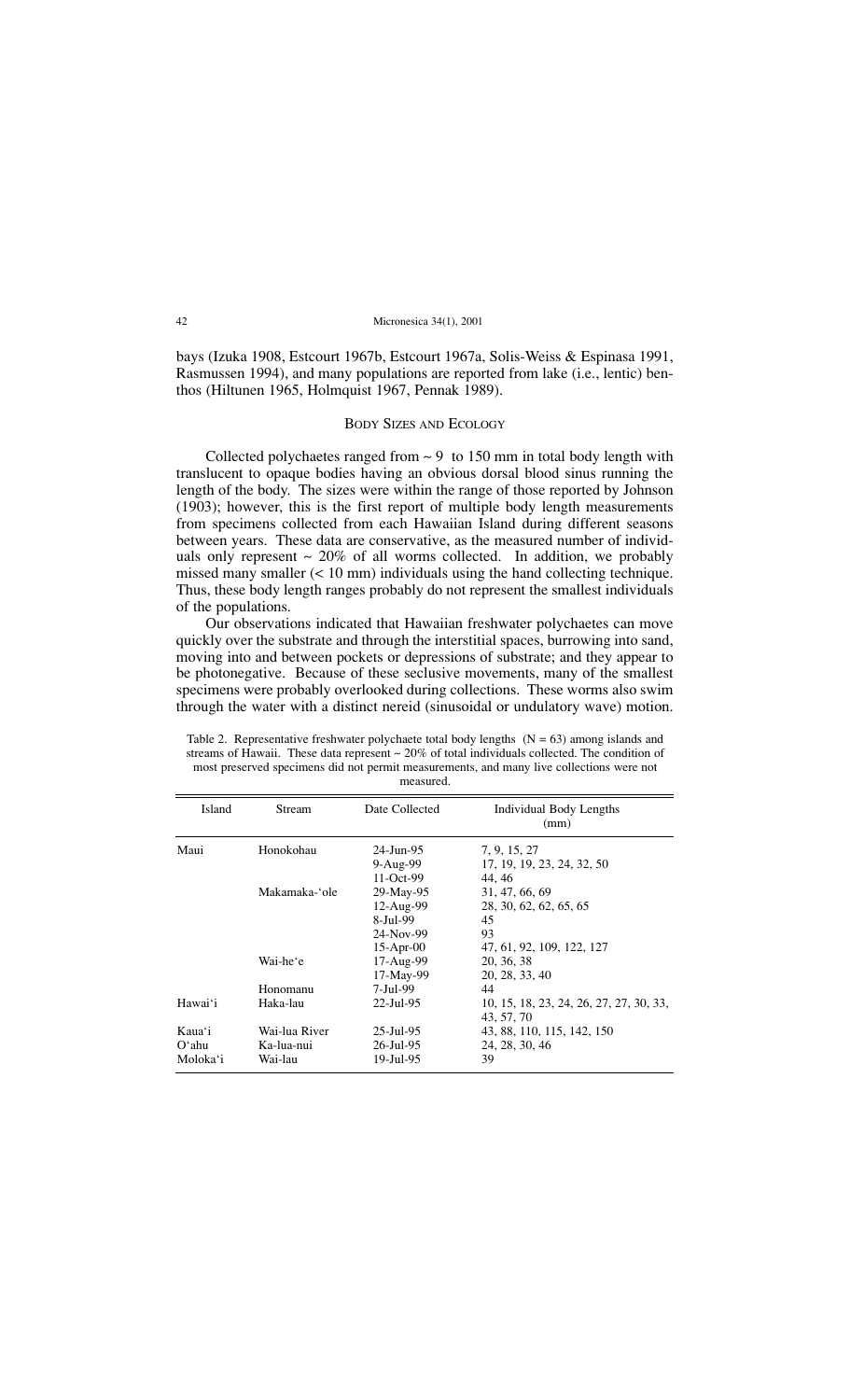Many of these observations agree with those of Rasmussen (1994).

Observations of *N*. *hawaiiensis*' gut contents revealed mostly detrital material. This is consistent with *N*. *abiuma* reported by Rasmussen (1994) from Sapelo Island Georgia. Individual worms kept alive in containers were observed to process decaying organic matter in the form of passed feces. The feces were examined under a dissecting microscope and appreared to be balls of amorphous detritus and diatoms wrapped in a thin mucous sac. Based on these direct observations, it is estimated that once material is ingested, the total digestion time is less than 30 min. On several occasions, when three or more live worms were housed together in a closed, round container (approximately 20 cm diameter) with little or no detritus, there would be fewer individuals present after several days. Although not quantitative, we suspect that in the absence of a sufficient volume of detritus, the worms become aggressive predators and cannibals. Because of quick digestion, we were not able to examine the gut contents of remaining individual worms; however, on occasion, pieces of a dead worm were found among the remaining live worms, suggesting recent cannabilism. In the absence of a sufficient food source, the remaining worms would probably re-ingest their feces, thus eliminating direct evidence of canniblism. When several worms were placed into containers with at least 2 cm organic detritus, there was still evidence of canniblism; however, reduced numbers were not observed for at least one week, and then the number of individuals would remain constant. We hypothesize that the organic detritus acts 1) as a sufficient food source, and 2) to increase the immediate habitat heterogeneity in a closed system, thus, lowering the probability of chance encounters among individuals, that may result in predation.

This hypothesis is certainly plausable, like their marine relatives, these nereids have raptorial jaw structures that, in marine forms, are used for capturing prey. We propose that these freshwater polychaetes are omnivorous, with food sources of decaying organic matter, diatoms, small protozoans, oligochaetes, and immature insect larvae; and on chance occasions other polychaetes. This would be particularly advantageous during high discharge flooding when varieties of terrestrial and aquatic plant debris and macroinvertebrates are deposited into pools and slow flowing margins of the stream.

The nearly ubiquitous distribution and abundance of freshwater polychaetes in Hawaiian streams suggests that these organisms constitute a major portion of the macrobenthic community biomass and depositional trophic structure. Freshwater Polychaeta could potentially serve as predators by feeding on other stream invertebrates or a detritivore by ingesting organic material directly, or indirectly by conditioning the material, via digestion, for further decomposition by aquatic detritivore communities (e.g., bacterial and fungal). At several collection sites, polychaetes were associated with unidentified planarians and several aquatic annelids (i.e., a leech, *Metaphire schmardae*, and several oligochaetes, *Pontoscolex corethrurus*, *Amynthas diffringens*, *A*. *minimus*, two species of unidentified Ocnerodrilidae, and *Branchiura sowerbyi)*. Therefore, freshwater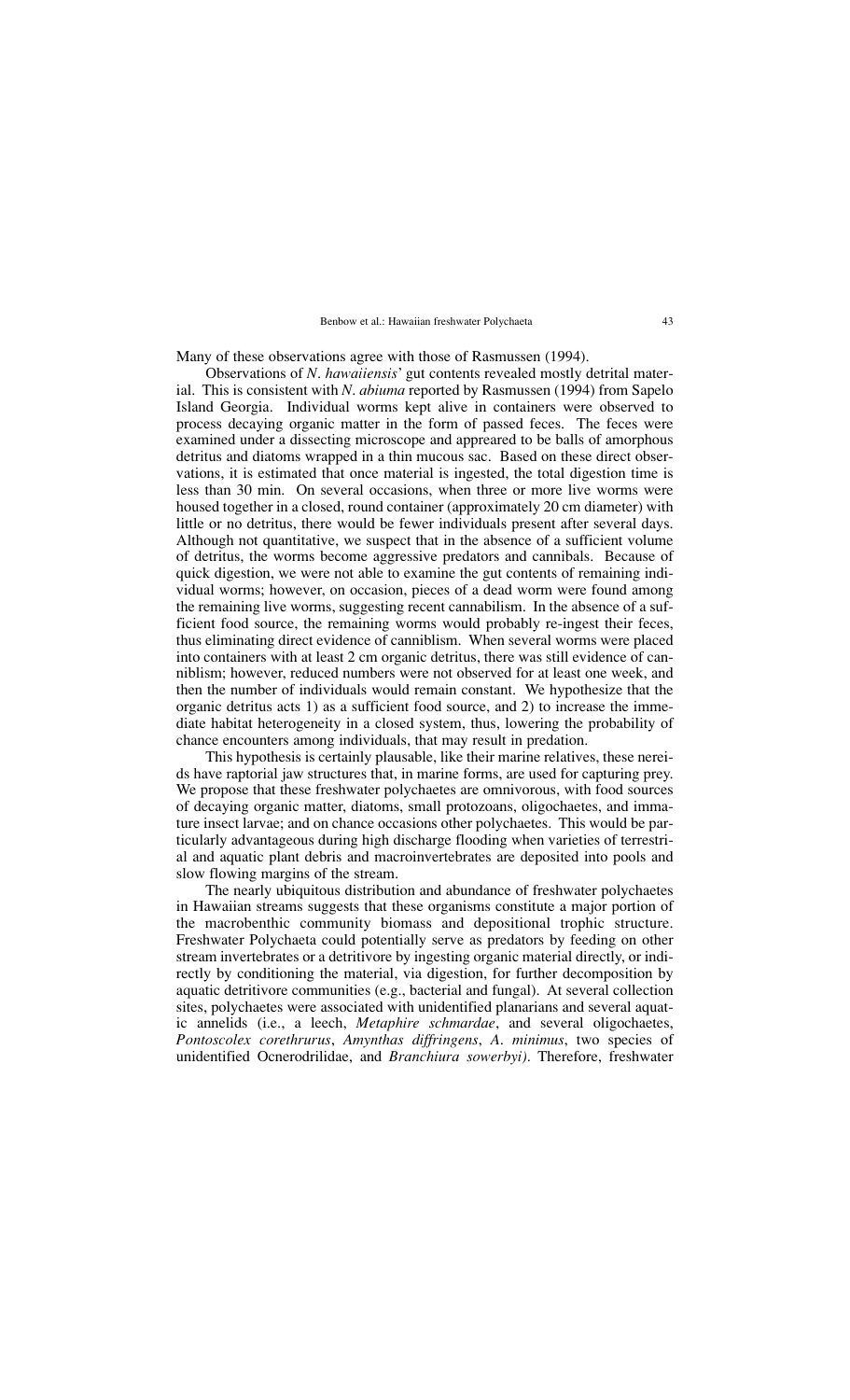polychaetes could be both predator and prey, providing a food source for Hawaiian freshwater gobies or other predators (e.g., prawns) found in depositional habitats. We speculate that freshwater polychaetes are an important component of depositional habitat secondary production and trophic structure.

## **Conclusion**

We have collected freshwater polychaetes from the five largest islands in Hawai'i. These polychaetes were found from the mouths of streams to high elevations above several waterfalls, indicating a complete freshwater existence with euryhaline tolerance. Our survey of their occurrence and persistence in Hawaiian depositional stream habitats has identified abundant populations. This may represent a nearly ubiquitous distribution in depositional, slow-flowing areas of streams throughout the Hawaiian archipelago. Because these annelids can be found in relatively large numbers, they are potentially an important part of the decomposing communities of Hawaiian streams and could also represent an important component of secondary production and trophic structure that has been largely ignored in Hawaiian stream studies. We are presently making collections for laboratory cultures to address several questions concerning feeding preference, life cycle, and microbial gut community and enzyme activity. We suggest quantitative field studies focusing on the habitat and biology of Hawaiian freshwater and euryhaline Polychaeta, and we call for more studies of Hawaiian stream energetics in general.

## **Acknowledgements**

We would like to acknowledge Christopher Glasby for the identification of Polychaeta and Oligochaeta, Sam James for identifying several Oligochaeta and Hirudinea and Jason Doss for identification of the first specimen we collected. Thanks are also extended to Jerry Neal, Kerry Thorn, Leslie Orzetti, Brian Condon, Mollie McIntosh, Bill Puleloa, and Skippy Hau for valuable field assistance and patience during long field collection days, and Mike Lee for on-going support of this research. Kathy Jennings and Sarah Sauter assisted with body length measurements. This research was supported by the USDA Natural Resources Conservation Service, Honolulu, Hawai'i, U.S. Army Corps of Engineers, Honolulu District, Fort Shafter, Hawai'i; Department of Biology and Research Institute of the University of Dayton, Ohio; Barry A. Vittor and Associates, Inc., Alabama; and Earthwatch Institute and the Center for Field Research.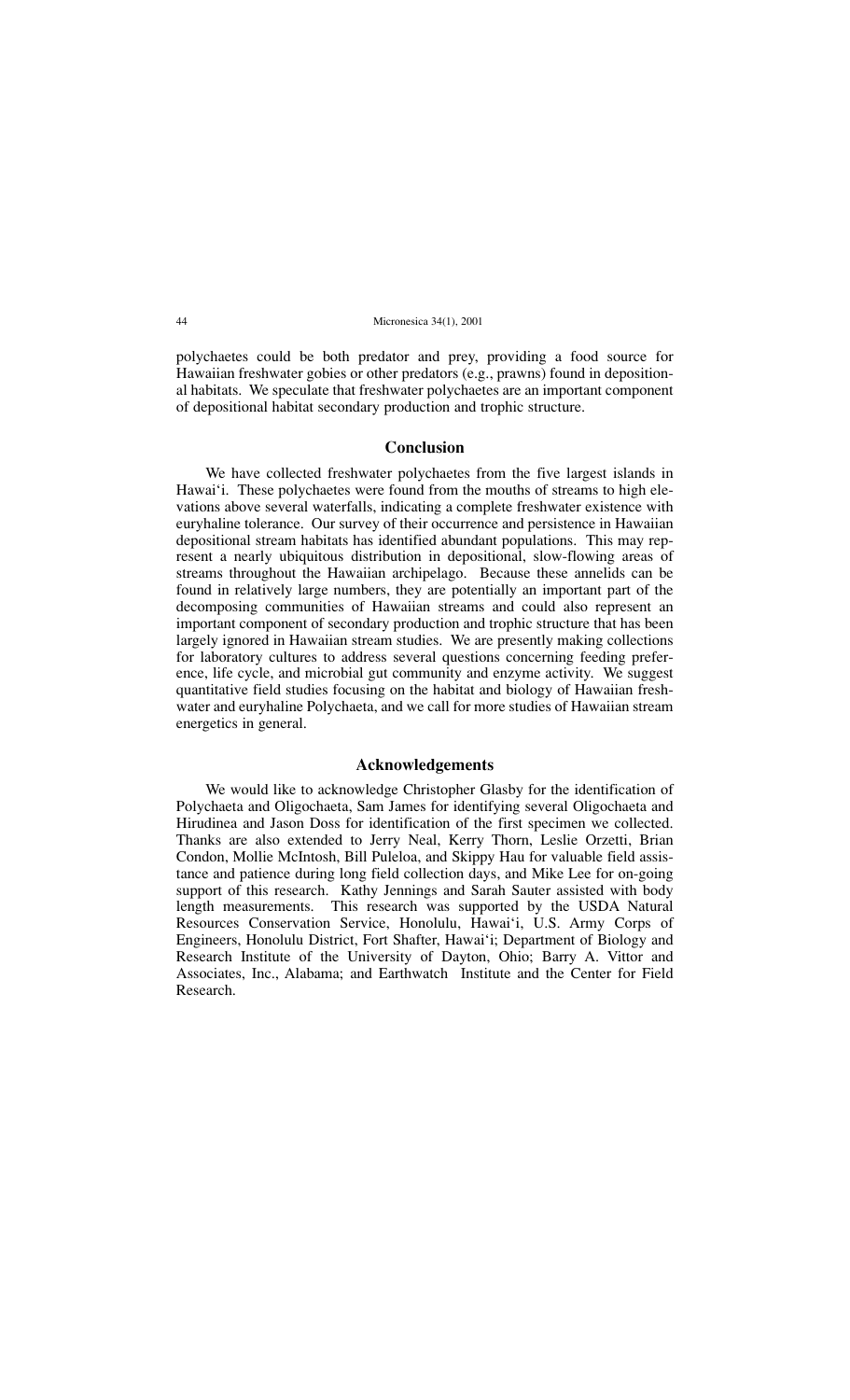## **References**

- Berkeley, E. & C. Berkeley. 1964. *Lycastopsis catarractarum* Feuerborn, a freshwater polychaete occurring on Luzon Island, Philippines. The Philippine Journal of Science 93: 147-148.
- Chamberlin, R. V. 1924. A new freshwater nereid from China. Proceedings of the Biological Society of Washington 37: 79-82.
- Correa, D. D. 1948. A polychaete from the Amazon region. Fac. Fil. Cienc. Letr. Univ. Sao Paulo, Zool. Bol. 13: 245-257.
- Estcourt, I. N. 1967a. Burrowing Polychaeta worms from a New Zealand Estuary. Transactions of the Royal Society of New Zealand 9: 65-78.
- Estcourt, I. N. 1967b. Ecology of benthic polychaetes in the Heathcote estuary, New Zealand. New Zealand Journal of Marine and Freshwater Research 1: 371-394.
- Glasby, C. J., M. E. Benbow, A. J. Burky & C. M. Way. 1998. New records of Namanereidinae (Polychaeta: Nereididae) from Hawaii. Bishop Museum Occasional Papers 56: 67-70.
- Glasby, C. J., R. L. Kitching & P. A. Ryan. 1990. Taxonomy of the arboreal polychaete *Lycastopsis catarractarum* Feuerborn (Namanereidinae: Nereididae), with a discussion of the feeding biology of the species. Journal of Natural History 24: 341-350.
- Hartman, O. 1938. Brackish and fresh-water Nereidae from Northeast Pacific, with the description of a new species from central California. University of California Publications in Zoology 43: 79-82.
- Hartman, O. 1959a. Capitellidae and Nereidae (marine annelids) from the Gulf side of Florida, with a review of freshwater Nereidae. Bulletin of Marine Science of the Gulf and Caribbean 9: 153-168.
- Hartman, O. 1959b. Polychaeta. *In* H. B. Ward & G. C. Whipple, eds. Fresh-water Biology, pp. 538-541. John Willey and Sons, New York.
- Hiltunen, J. K. 1965. Distribution and abundance of the polychaete, *Manayunkia speciosa* Leidy, in western Lake Erie. The Ohio Journal of Science 65: 183- 185.
- Holmquist, C. 1967. *Manayunkia speciosa* Leidy a fresh-water polychaete found in Northern Alaska. Hydrobiologia 29: 297-304.
- Izuka, A. 1908. On the breeding habit and development of *Nereis japonica* n. sp. Annotationes zoologicae Japonenses 6: 295-305.
- Johnson, H. P. 1903. Fresh-water nereids from the Pacific Coast and Hawaii, with remarks on fresh-water Polychaeta in general. Henry Holt, New York.
- Klemm, D. J. 1985. Freshwater Polychaeta (Annelida). *In* D. J. Klemm, ed. A guide to the freshwater Annelida (Polychaeta, Naidid and Tubificid Oligochaeta, and Hirudinea) of North America, pp. 14-23. Kendall/Hunt Publishing Company, Dubque, Iowa.
- Krecker, F. H. 1939. Polychaete annelid worms in the Great Lakes. Science 89: 153.